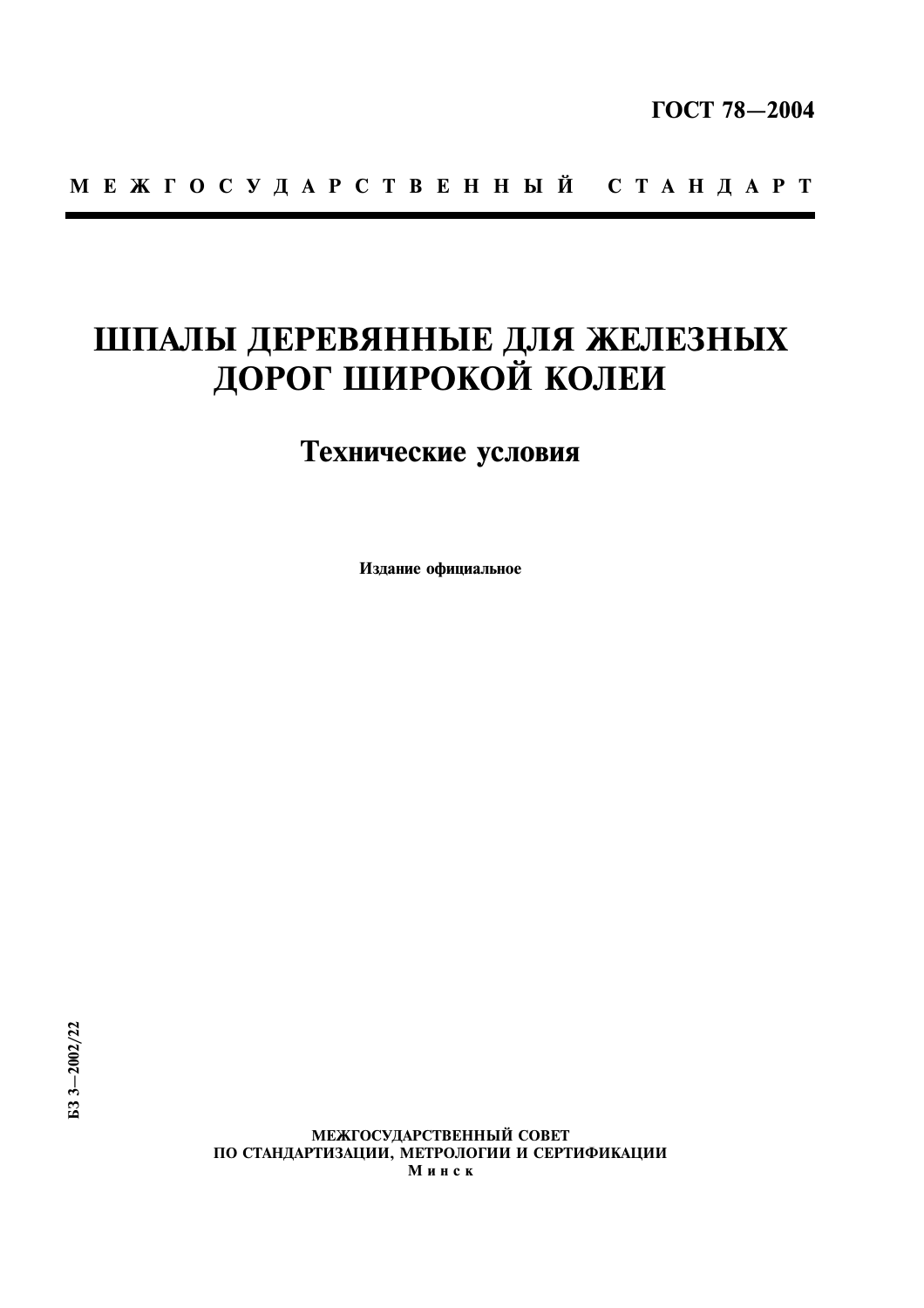# Предисловие

1 РАЗРАБОТАН Техническим комитетом по стандартизации МТК 82 «Лесоматериалы круглые», Государственным унитарным предприятием «Всероссийский научно-исследовательский институт железнодорожного транспорта» (ГУП ВНИИЖТ) МПС России и Открытым акционерным обществом «Иркутский научно-исследовательский институт лесной промышленности» (ОАО «Иркутск-НИИЛП»)

2 ВНЕСЕН Федеральным агентством по техническому регулированию и метрологии

3 ПРИНЯТ Межгосударственным советом по стандартизации, метрологии и сертификации (протокол № 25 от 26 мая 2004 г.)

За принятие стандарта проголосовали:

| Краткое наименование страны<br>по МК (ИСО 3166) 004-97 | Код страны<br>по МК (ИСО 3166) 004-97 | Сокращенное наименование национального органа<br>по стандартизации |  |  |
|--------------------------------------------------------|---------------------------------------|--------------------------------------------------------------------|--|--|
| Армения                                                | AM                                    | Армстандарт                                                        |  |  |
| Беларусь                                               | BY                                    | Госстандарт Республики Беларусь                                    |  |  |
| Казахстан                                              | КZ                                    | Казахстан                                                          |  |  |
| Кыргызстан                                             | KG                                    | Кыргызстандарт                                                     |  |  |
| Молдова                                                | MD                                    | Молдова-Стандарт                                                   |  |  |
| Российская Федерация                                   | RU                                    | Федеральное<br>агентство<br>техническому<br>по                     |  |  |
|                                                        |                                       | регулированию и метрологии                                         |  |  |
| Таджикистан                                            | T.I                                   | Таджикистан                                                        |  |  |
| Узбекистан                                             | UZ                                    | Узстандарт                                                         |  |  |
| Украина                                                | UA                                    | Госпотребстандарт Украины                                          |  |  |

4 Приказом Федерального агентства по техническому регулированию и метрологии от 21 лекабря 2004 г. № 124-ст межгосуларственный станларт ГОСТ 78—2004 ввелен в лействие непосредственно в качестве национального стандарта Российской Федерации с 1 января 2006 г.

5 B3AMEH FOCT 78-89

© ИПК Издательство стандартов, 2005

Настоящий стандарт не может быть полностью или частично воспроизведен, тиражирован и распространен в качестве официального издания без разрешения Федерального агентства по техническому регулированию и метрологии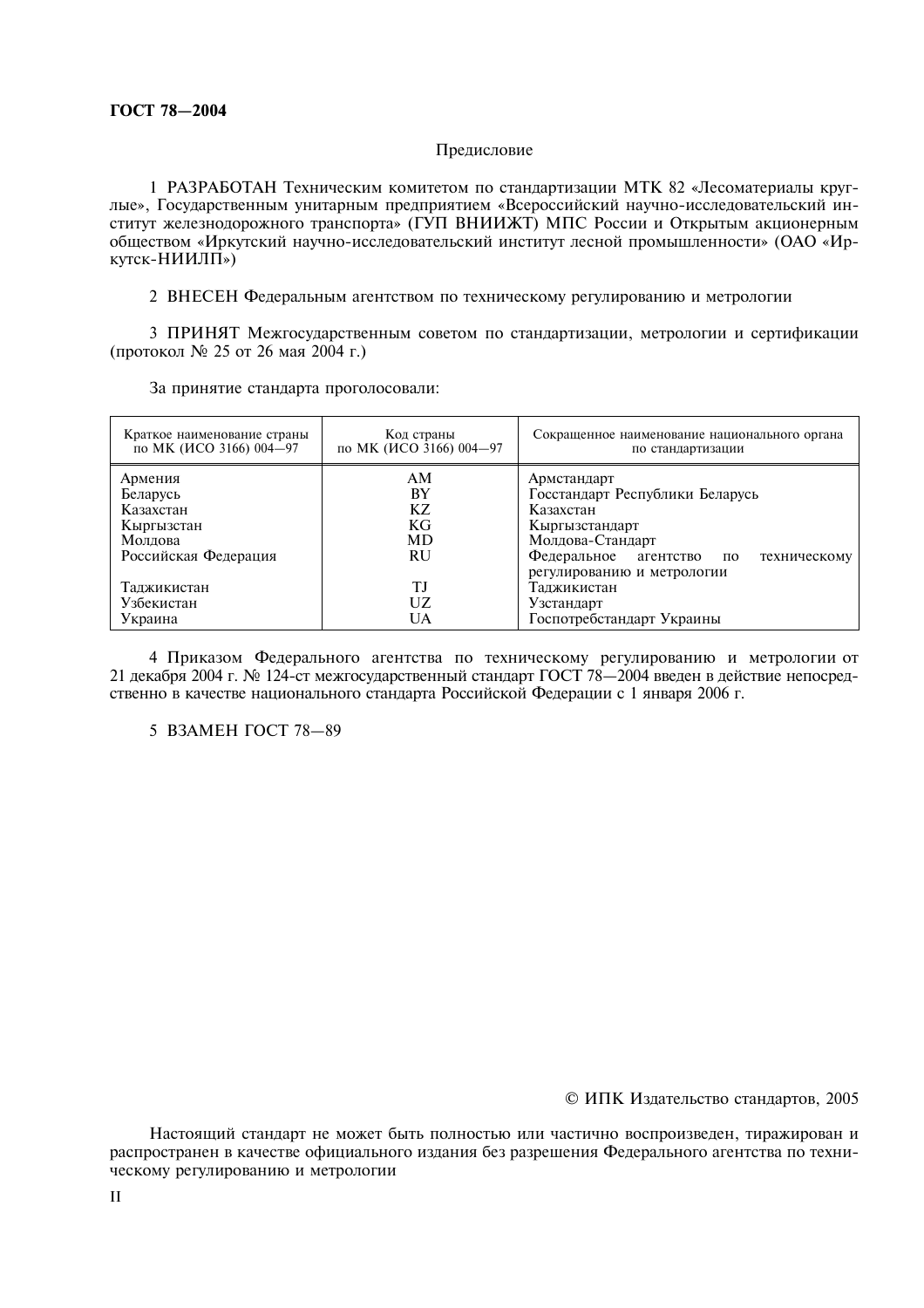## ШПАЛЫ ЛЕРЕВЯННЫЕ ДЛЯ ЖЕЛЕЗНЫХ ЛОРОГ ШИРОКОЙ КОЛЕИ

#### Технические условия

Wooden sleepers for full gauge railways. Specifications

Лата ввеления 2006-01-01

# 1 Область применения

Настоящий стандарт распространяется на деревянные шпалы, используемые при строительстве, эксплуатации и ремонте пути железных дорог колеи 1520 мм.

## 2 Нормативные ссылки

В настоящем стандарте использованы ссылки на следующие стандарты:

ГОСТ 12.1.005-88 Система стандартов безопасности труда. Общие санитарно-гигиенические требования к воздуху рабочей зоны

ГОСТ 12.1.007-76 Система стандартов безопасности труда. Вредные вещества. Классификация и общие требования безопасности

ГОСТ 12.3.009-76 Система стандартов безопасности труда. Работы погрузочно-разгрузочные. Обшие требования безопасности

ГОСТ 12.3.034-84 Система стандартов безопасности труда. Работы по защите древесины. Общие требования безопасности

ГОСТ 12.3.042-88 Система стандартов безопасности труда. Деревообрабатывающее производство. Общие требования безопасности

ГОСТ 12.4.011-89 Система стандартов безопасности труда. Средства защиты работающих. Общие требования и классификация

ГОСТ 427-75 Линейки измерительные металлические. Технические условия

ГОСТ 2140-81 Видимые пороки древесины. Классификация, термины и определения, способы измерения

ГОСТ 6782.1-75 Пилопродукция из древесины хвойных пород. Величина усушки

ГОСТ 6782.2-75 Пилопролукция из лревесины лиственных порол. Величина усушки

ГОСТ 7502-98 Рулетки измерительные металлические. Технические условия

ГОСТ 14192-96 Маркировка грузов

ГОСТ 16369-96 (ИСО  $\overline{4472-83}$ ) Пакеты транспортные лесоматериалов. Размеры

ГОСТ 16588-91 (ИСО 4470-81) Пилопродукция и деревянные детали. Методы определения влажности

ГОСТ 18288-87 Производство лесопильное. Термины и определения

ГОСТ 18321-73 Статистический контроль качества. Методы случайного отбора выборок штучной продукции

ГОСТ 20022.0-93 Защита древесины. Параметры защищенности

ГОСТ 20022.5-93 Защита древесины. Автоклавная пропитка маслянистыми защитными средствами

ГОСТ 20022.14-84 Защита древесины. Методы определения предпропиточной влажности

Излание официальное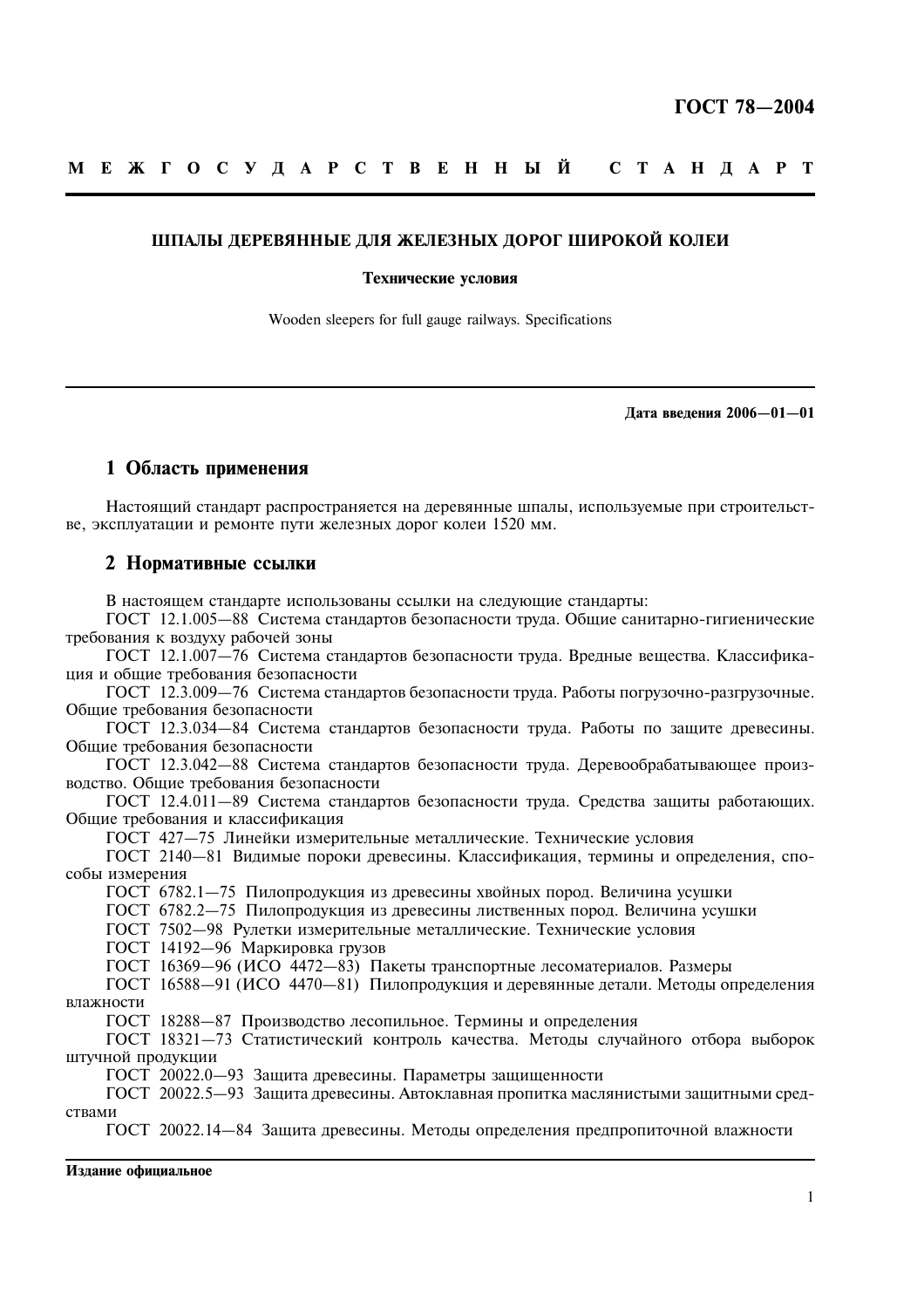# 3 Определения

В настоящем стандарте применяют следующие термины с соответствующими определениями: 3.1 шпала: По ГОСТ 18288.

3.2 обрезная шпала: По ГОСТ 18288.

3.3 полуобрезная шпала: Шпала в виде трехкантного бруса.

3.4 необрезная шпала: По ГОСТ 18288.

3.5 непропитанная шпала: Шпала, не обработанная защитными средствами.

3.6 пропитанная шпала: Шпала, обработанная защитными средствами.

3.7 глубоконаколотая шпала: Шпала, подвергнутая специальной обработке путем глубокой наколки с целью увеличения глубины пропитки защитными средствами.

3.8 верхняя пласть шпалы: Пропиленная продольная поверхность шпалы, имеющая меньшую **ШИРИНУ.** 

3.9 нижняя пласть шпалы: Пропиленная продольная поверхность шпалы, имеющая большую ШИРИНУ.

3.10 боковая сторона шпалы: Пропиленная продольная боковая поверхность шпалы.

3.11 обзольная часть шпалы: Непропиленные участки поверхности шпалы по верхней пласти и боковой стороне.

# 4 Основные типы и размеры

4.1 Форма поперечного сечения шпал приведена на рисунках 1-3.



4.2 По размерам поперечного сечения шпалы изготовляют трех типов в зависимости от назначения:

I — для главных путей 1-го и 2-го классов<sup>1</sup>, а также для путей 3-го класса при грузонапряженности более 50 млн. т-км брутто/км в год при скоростях движения поездов более 100 км/ч;

II — для главных путей 3-го и 4-го классов, полъезлных путей с интенсивной работой, приемоотправочных и сортировочных путей на станциях:

III - для любых путей 5-го класса, в том числе станционных, малодеятельных подъездных и прочих путей с маневрово-вывозным характером движения.

4.3 Размеры шпал в зависимости от типов должны соответствовать указанным в таблице 1.

<sup>&</sup>lt;sup>1)</sup> Классификация железнодорожных путей приведена в соответствии с Положением о системе ведения путевого хозяйства на железных дорогах Российской Федерации, утвержденным Министерством путей сообшения 27 апреля 2001 г.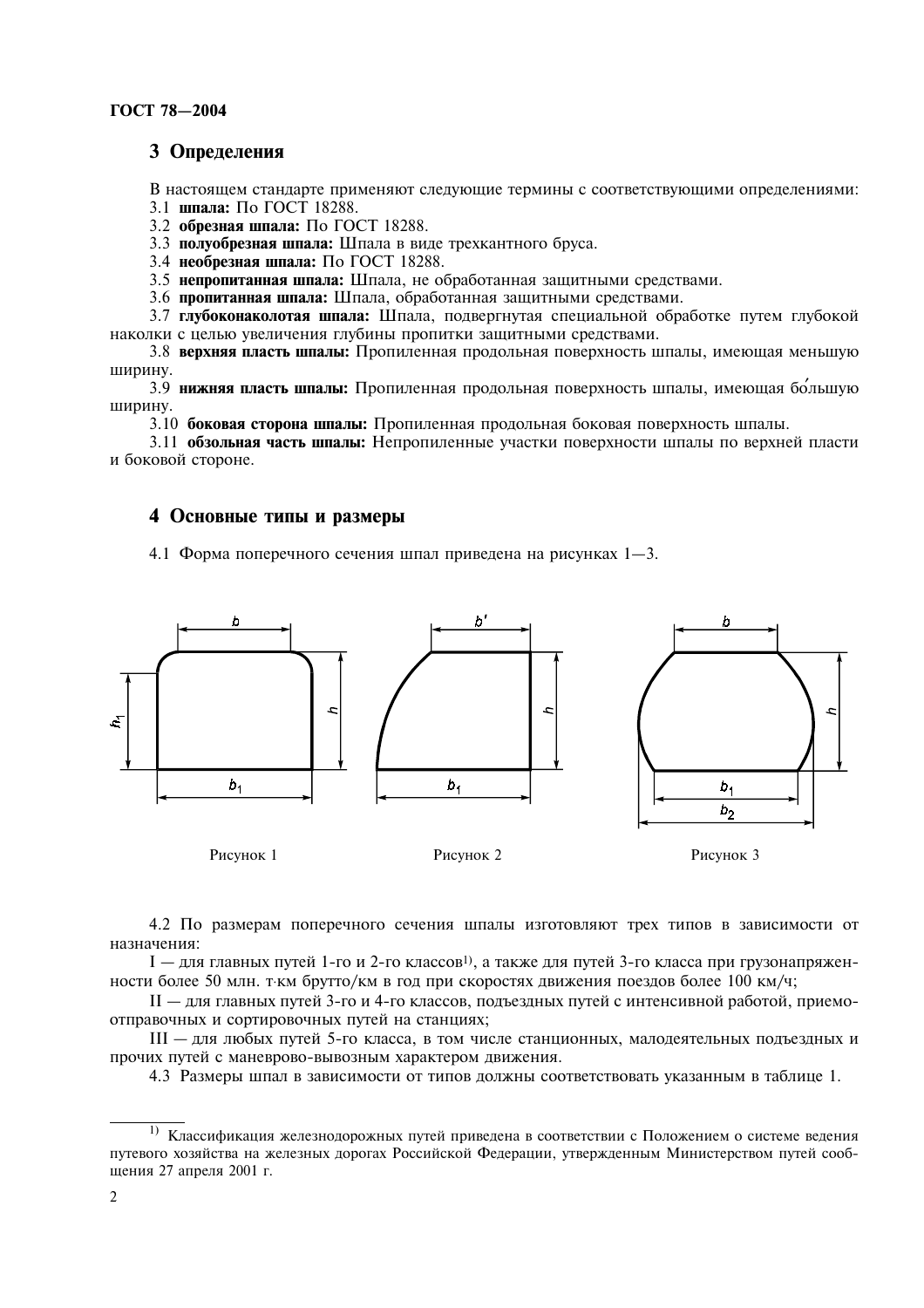#### ГОСТ 78-2004

#### Таблина 1

Размеры в миллиметрах

|                                  |                 | Высота<br>пропиленных<br>боковых сторон $h_1$ , |              |                              |     |               |  |
|----------------------------------|-----------------|-------------------------------------------------|--------------|------------------------------|-----|---------------|--|
| Тип<br>Толщина <i>h</i><br>шпалы | верхней пласти  |                                                 |              | Длина 1                      |     |               |  |
|                                  | не менее        | h                                               | $b^{\prime}$ | нижней пласти<br>$b_1 \pm 5$ |     |               |  |
|                                  |                 |                                                 | не менее     |                              |     |               |  |
|                                  | $180 \pm 5$     | 150                                             | 180          |                              | 250 |               |  |
| П                                | $160^{+5}_{-4}$ | 130                                             | 160          |                              | 230 | $2750 \pm 20$ |  |
| Ш                                | $150 \pm 5$     | 105                                             | 140          | 190                          | 230 |               |  |

Примечания

1 Допускаются шпалы шириной нижней пласти для I типа — 230 мм, II и III типов — 250 мм в количестве не более 10 % в партии.

2 Ширина  $b_2$  необрезных шпал должна быть не более 280 мм.

4.4 Размеры шпал установлены для древесины влажностью не более 22 %. При большей влажности размеры должны быть увеличены на припуск на усушку по ГОСТ 6782.1 - для шпал, изготовляемых из хвойных пород древесины, и по ГОСТ 6782.2 — из лиственных пород древесины.

# 5 Технические требования

5.1 Верхняя и нижняя пласти шпал должны быть взаимно параллельны. Непараллельность пластей и боковых сторон допускается по нормам предельных отклонений по толщине и ширине шпалы соответственно. Боковые стороны должны быть взаимно параллельны и перпендикулярны к верхней и нижней пластям.

5.2 Торцы шпал должны быть опилены перпендикулярно к продольной оси. Скос пропила торцов шпал по отношению к продольной оси не должен быть более 20 мм по толщине и ширине.

5.3 Обзольные участки шпал должны быть очищены от коры и луба.

5.4 Сучки и ребристая закомелистость на непропиленных поверхностях должны быть срезаны вровень с поверхностью шпалы, при этом срез может быть плоским.

5.5 Зарубы и запилы не допускаются на верхней пласти шпал в зонах укладки подрельсовых подкладок и на остальных поверхностях при минимальных размерах высоты пропиленных боковых сторон, в остальных случаях не должны быть более 20 мм глубиной и более 40 мм шириной.

5.6 Шпалы до укладки в путь должны быть пропитаны маслянистыми защитными средствами. Качество пропитки шпал, а также нормы поглощения защитных средств должны соответствовать требованиям ГОСТ 20022.0, ГОСТ 20022.5.

5.7 Шпалы перед пропиткой должны быть глубоконаколотыми. По согласованию с потребителем шпалы могут быть ненаколотыми.

5.8 После сушки перед пропиткой шпалы должны быть укреплены от растрескивания одним из способов в соответствии с требованиями технологических процессов пропитки шпал на шпалопропиточных заводах и инструкции по содержанию деревянных шпал, переводных и мостовых брусьев железных дорог колеи 1520 мм. По согласованию с потребителем шпалы могут быть без укрепителей.

5.9 Шпалы следует изготовлять из древесины сосны, ели, пихты, лиственницы и березы.

5.10 Влажность древесины шпал при изготовлении не нормируется.

5.11 Качество древесины шпал должно соответствовать требованиям, указанным в таблице 2.  $T<sub>2</sub>6$  $\pi$  $\pi$  $\pi$  $\sigma$  $2$ 

| Пороки древесины по ГОСТ 2140 | Норма ограничения пороков древесины                                                                           |
|-------------------------------|---------------------------------------------------------------------------------------------------------------|
| 1 Сучки:<br>здоровые          | Допускаются размером не более 60 мм в зонах укладки подкладок,<br>на остальных поверхностях - не более 110 мм |
| гнилые                        | Допускаются размером не более 10 мм в зонах укладки подкладок,<br>на остальных поверхностях - не более 60 мм  |
| табачные                      | Допускаются размером не более 25 мм в количестве 3 шт. на шпалу,<br>кроме зон укладки подкладок               |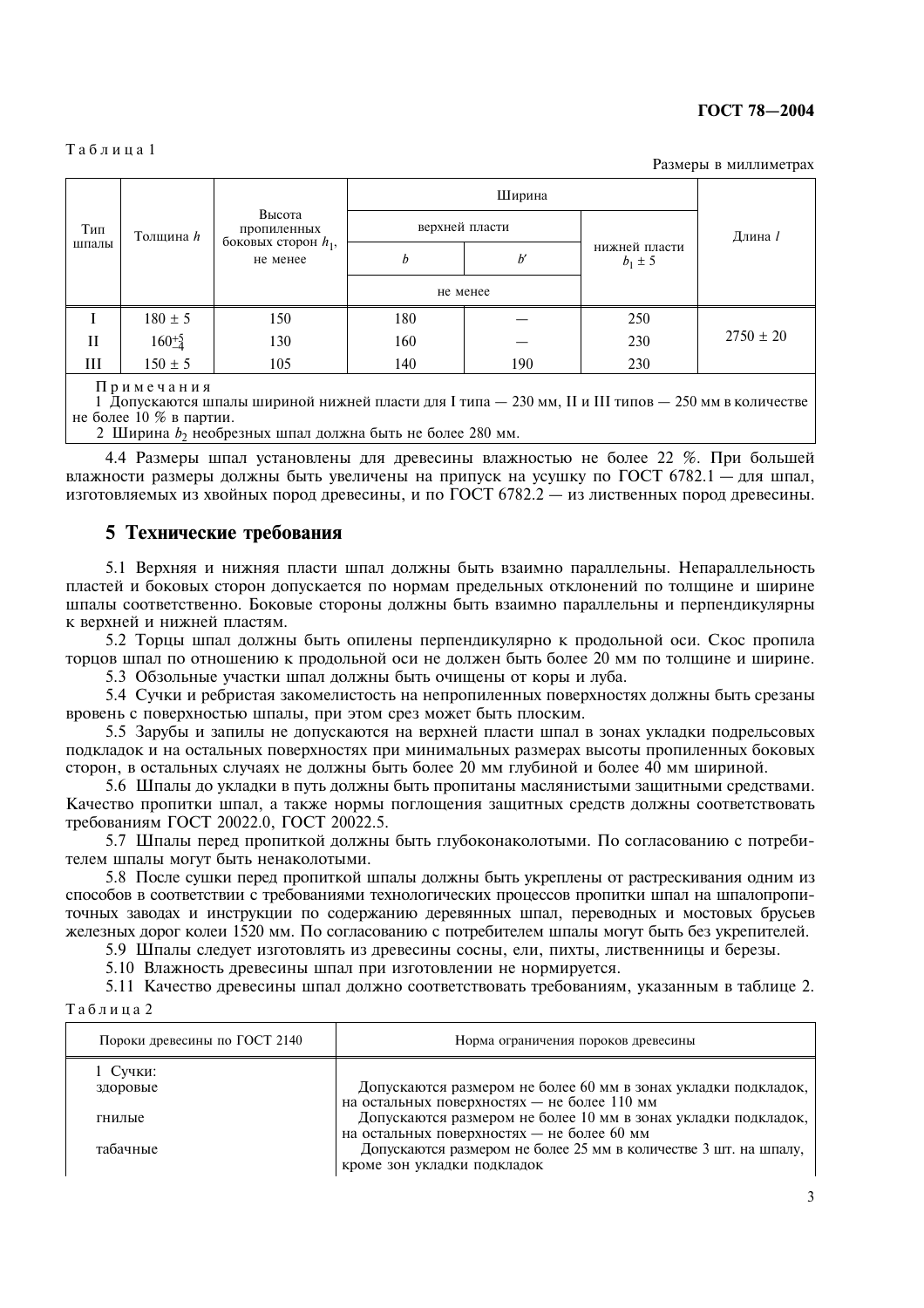# ГОСТ 78-2004

Окончание таблицы 2

| Пороки древесины<br>по ГОСТ 2140                    | Норма ограничения пороков древесины                                                                                                                                         |  |  |
|-----------------------------------------------------|-----------------------------------------------------------------------------------------------------------------------------------------------------------------------------|--|--|
| 2 Двойная сердцевина                                | Не допускается                                                                                                                                                              |  |  |
| 3 Ядровая, заболонная и<br>наружная трухлявая гнили | Не допускаются                                                                                                                                                              |  |  |
| 4 Грибные ядровые пятна<br>(полосы)                 | Допускаются размером не более 25 % соответствующей площади торцов,<br>пластей и боковых сторон                                                                              |  |  |
| 5 Ложное ядро                                       | Допускается размером не более $1/2$ торца с выходом только на боковые<br>стороны размером до $2/3$ толщины шпалы                                                            |  |  |
| 6 Глубокая червоточина                              | Допускается в количестве до 6 шт. на 1 м длины шпалы                                                                                                                        |  |  |
| 7 Трещины:                                          |                                                                                                                                                                             |  |  |
| метиковая                                           | Допускается протяженностью по торцу не более $\frac{1}{3}$ толщины или ширины                                                                                               |  |  |
| морозная                                            | шпалы без выхода на верхнюю пласть<br>Допускается глубиной до 40 мм без выхода на верхнюю пласть. Не допус-<br>кается при наличии метиковой трещины                         |  |  |
| отлупная                                            | Допускается на торцевых поверхностях не более $1/2$ толщины шпалы без<br>выхода на остальные поверхности                                                                    |  |  |
| от усушки боковая                                   | Допускается длиной не более 700 мм каждая                                                                                                                                   |  |  |
| от усушки сквозная                                  | Допускается протяженностью по длине шпалы не более 100 мм                                                                                                                   |  |  |
| 8 Наклон волокон                                    | Допускается не более 10 %                                                                                                                                                   |  |  |
| 9 Прорость                                          | Не допускается в зонах укладки рельсовых подкладок, на остальных<br>поверхностях допускается размером не более: 100 мм - по длине; 50 мм - по<br>ширине; 20 мм - по глубине |  |  |
| 10 Покоробленность                                  |                                                                                                                                                                             |  |  |
| простая                                             | Допускается по пропиленным пластям со стрелой прогиба не более 10 мм                                                                                                        |  |  |
| крыловатость                                        | Допускается не более половины нормы простой покоробленности                                                                                                                 |  |  |
| Примечания                                          | 1 Пороки древесины по ГОСТ 2140, не указанные в таблице 2, допускаются.                                                                                                     |  |  |

2 Зоны укладки рельсовых подкладок длиной (400 ± 5) мм располагают на расстоянии от 415 до 815 мм от каждого торца шпалы.

5.12 Непропитанные шпалы должны быть рассортированы по каждому типу отдельно и по породам:

- сосновые;
- еловые и пихтовые;
- лиственничные;
- березовые.

Глубоконаколотые и укрепленные от растрескивания шпалы рассортировывают отдельно. Пропитанные шпалы рассортировывают по типам.

5.13 Непропитанные шпалы должны быть маркированы в соответствии с таблицей 3.

5.14 Маркировка должна позволять идентифицировать предприятие-изготовитель.

Маркировка должна быть четкой и нанесена клеймением или стойкой краской на один из торцов шпалы.

Маркировка шпал после пропитки не возобновляется.

Таблица 3

|                                                                                                                   | Маркировка, соответствующая типу, породе и виду обработки шпал |     |    |                  |               |                    |
|-------------------------------------------------------------------------------------------------------------------|----------------------------------------------------------------|-----|----|------------------|---------------|--------------------|
| Порода древесины                                                                                                  | ненаколотые                                                    |     |    | глубоконаколотые |               |                    |
|                                                                                                                   |                                                                | Н   | Ш  |                  | Н             | Ш                  |
| Сосна                                                                                                             |                                                                |     |    |                  |               |                    |
| Ель и пихта                                                                                                       | Е                                                              | ΕI  |    | $\cdot$ E        | $\cdot$ EI    | $\cdot$ E          |
| Лиственница                                                                                                       | Л                                                              | ЛΙ  |    | $\cdot$ $\pi$    | $\cdot$ $\Pi$ | $\cdot \mathbb{I}$ |
| Береза                                                                                                            | ЛЕ                                                             | ЛEI | ЛE | $\cdot$ JIE      | $\cdot$ JIEI  | $\cdot$ JIE        |
| Примечание — Шрифт маркировки — по ГОСТ 14192. Знак накалывания — пятно в виде круга<br>диаметром не менее 10 мм. |                                                                |     |    |                  |               |                    |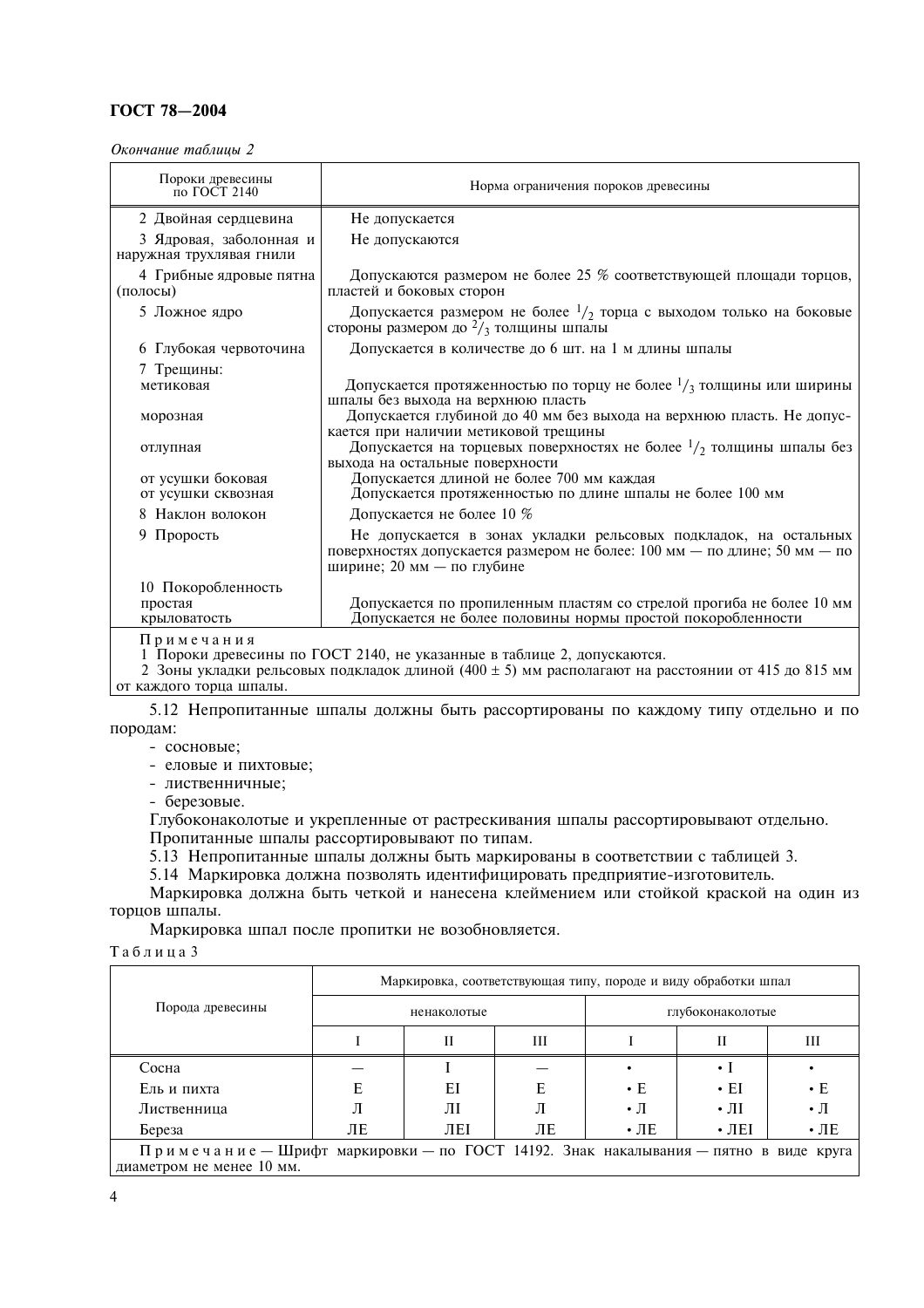R HITVK9Y

# 6 Требования безопасности

6.1 Изготовление шпал в цехах лесопиления или специализированных цехах лесопромышленных предприятий следует проводить в соответствии с требованиями ГОСТ 12.3.042, погрузочно-разгрузочные работы - в соответствии с требованиями ГОСТ 12.3.009, средства защиты работающих по ГОСТ 12.4.011.

6.2 Пропитку шпал на шпалопропиточных заводах следует проводить в соответствии с требованиями ГОСТ 20022.5.

6.3 Условия работы обслуживающего персонала при работе с вредными веществами - по ГОСТ 12.1.007.

6.4 Контроль за содержанием вредных веществ в воздухе рабочей зоны — по ГОСТ 12.1.005.

# 7 Правила приемки

7.1 Приемку шпал проводят партиями. Партией считают любое количество шпал, оформленное одним документом о качестве.

7.2 Документ о качестве должен содержать:

- наименование и адрес организации (предприятия-поставщика);
- тип, породу древесины для непропитанных шпал;
- тип для пропитанных шпал:
- количество шпал в партии в штуках;
- обозначение настоящего стандарта;
- подтверждение соответствия настоящему стандарту.
- 7.3 Количество шпал в партии определяют сплошным пересчетом.

7.4 Качество, размеры и влажность шпал проверяют выборочным контролем по ГОСТ 18321, методом «вслепую». Отбор шпал в выборку проводят в количестве, указанном в таблице 4.

#### Таблица 4

| Объем партии                                         | Объем выборки | Объем партии                                          | Объем выборки |
|------------------------------------------------------|---------------|-------------------------------------------------------|---------------|
| До 90<br>$Or 91 \times 150$<br>$\ast$ 151 $\ast$ 280 |               | От 281 до 500<br>$\ast$ 501 $\ast$ 1200<br>Более 1200 | 20<br>50      |

Партию принимают, если все шпалы в выборке соответствуют требованиям настоящего стандарта. При получении неудовлетворительных результатов партию бракуют или по согласованию с потребителем проводят сплошной контроль партии и замену забракованных шпал.

# 8 Методы контроля

8.1 Определение и измерение пороков древесины и обработки — по ГОСТ 2140.

8.2 Определение влажности древесины шпал - по ГОСТ 16588.

8.3 Контроль предпропиточной влажности древесины шпал - по ГОСТ 20022.5.

8.4 Контроль качества глубокой наколки шпал - по нормативному документу.

8.5 Контроль качества укрепления шпал от растрескивания — по нормативному документу в зависимости от применяемого способа.

8.6 Контроль качества пропитки шпал - по ГОСТ 20022.5.

8.7 Размеры шпал следует контролировать:

- длину шпалы - по наименьшему расстоянию между ее торцами;

- ширину верхней и нижней пластей шпалы - в самых узких местах на участках длиной 400 мм, расположенных на расстоянии 380 мм от ее торцов;

- толщину шпалы - в любом месте, но не ближе 380 мм от ее торцов.

8.8 Размеры шпал проверяют поверочной линейкой по ГОСТ 8026 или металлической рулеткой РЗЖ 2-го класса по ГОСТ 7502. Допускается проверять размеры поперечного сечения шпал металлической линейкой по ГОСТ 427.